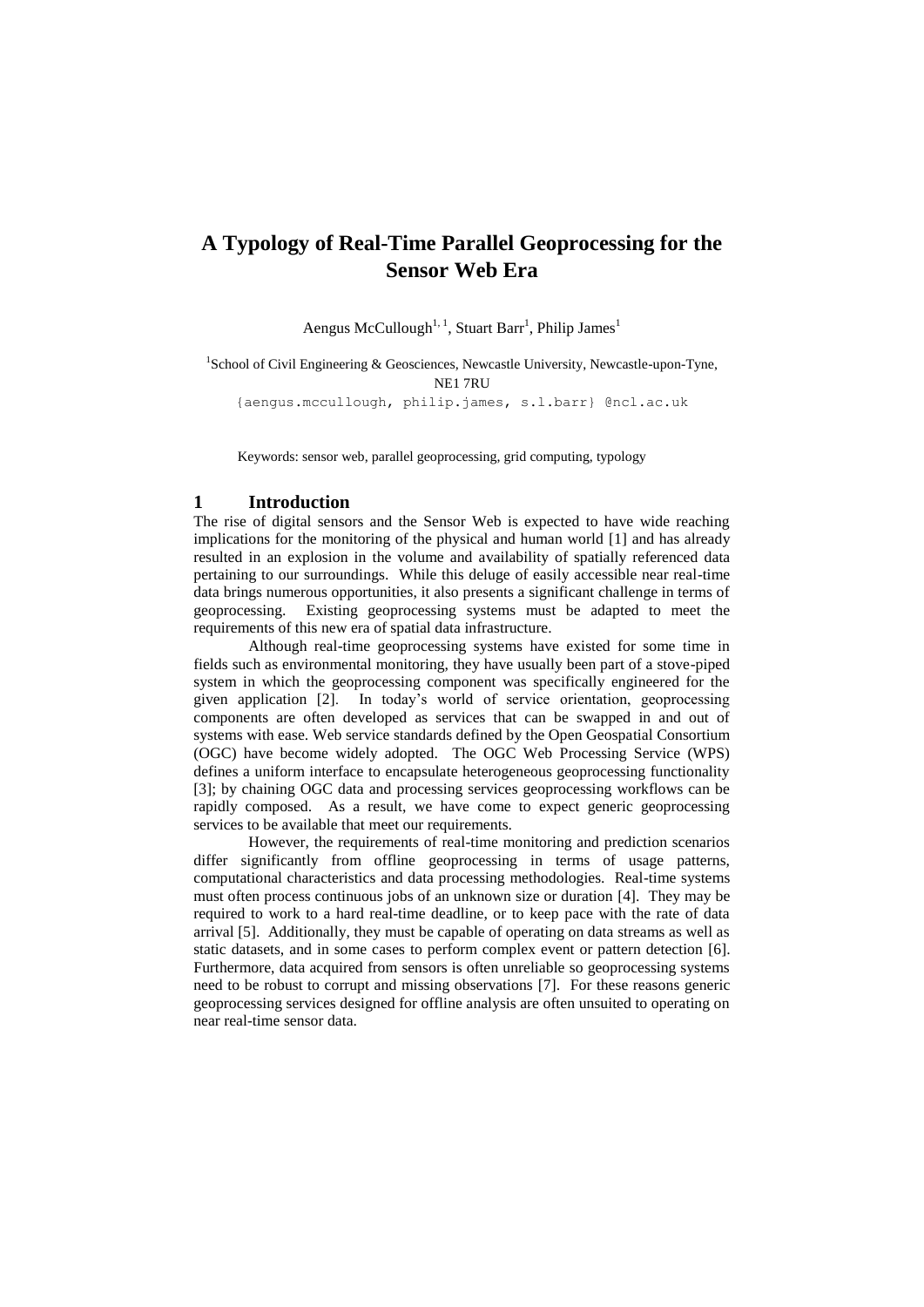2 Aengus McCullough, Stuart Barr, Philip James

### **2 Geoprocessing in Real-Time**

To assist in the definition of a typology of real-time geoprocessing it is helpful to consider the various attempts that have been made to represent the dynamic nature of real world phenomena within GIS. Worboys and Duckham [8] outline the following four stages in this progression:

|           | A single static view of the world.                                       |  |
|-----------|--------------------------------------------------------------------------|--|
|           | Dynamic phenomena are represented                                        |  |
|           | as a collection of time-stamped states.                                  |  |
|           | The lifecycle of objects including creation and                          |  |
|           | destruction are recognised.                                              |  |
|           | Continuous and instantaneous phenomena can be                            |  |
| processes | modelled.                                                                |  |
|           | 1. Static<br>2. Snapshot<br>3. Object lifeline<br>4. Events, actions and |  |

Towards the events, actions and processes end of this spectrum the complexities inherent in modelling the real-world in time and space become apparent. Whereas events occur at a fixed instant in time, processes occur over a time interval. This disparity between instantaneous and interval representations of spatial phenomena is formalised by Grenon and Smith [9] with their SNAP and SPAN ontology. In terms of geoprocessing systems, 'real-time' implies we are dealing with temporal representations at the snapshot level or above. As such, real-time geoprocessing covers a range of temporal scenarios. In the typology defined here we have simplified real-time geoprocessing into two categories: snapshot and stream geoprocessing.

At the simplest level an operation may involve the processing of a fixed snapshot of recently collected spatial data. Snapshot geoprocessing is comparable to static geoprocessing in that input and output data are discrete and the operation has a finite lifetime. However, snapshot geoprocessing operations may form part of a realtime monitoring or prediction system, and may thus be required to produce results within a fixed time-frame. Furthermore, the snapshot paradigm is concerned with processing data acquired from a potentially unreliable sensor source rather than a consistent input dataset.

The processing of a series of observations representing a time interval requires a radically different approach to static or snapshot geoprocessing and draws on techniques from the field of Data Stream Processing (DSP). In DSP terms a data stream is a potentially unbounded sequence of tuple timestamp pairs. DSP systems can be considered an alternative to database technology for coping with streams of data as opposed to persistent datasets [10]. In reality, data streams are comprised of a series of discrete observations although they are finely spaced enough to interpolate between values.

# **3 Distributed Computing for Real-Time Geoprocessing**

Both snapshot and stream based geoprocessing can be performed in parallel on distributed systems such as grid and cloud computing in order to improve performance and scalability. Processing stream data in parallel is relatively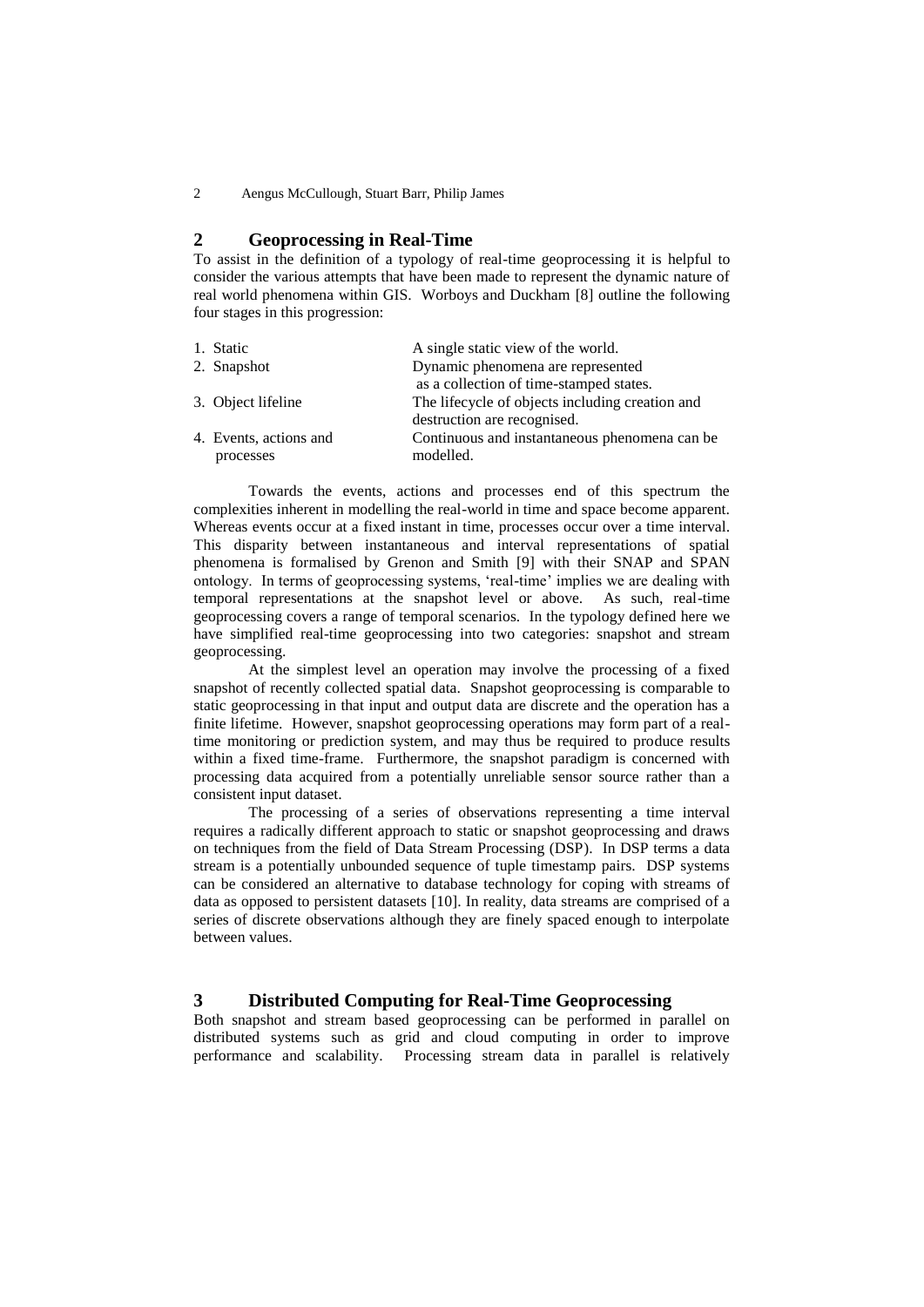#### **A Typology of Real-Time Parallel Geoprocessing for the Sensor Web Era** 3

straightforward; either one sensor stream can be assigned to each processor, or pipeline parallelism can be exploited as the data is already divided into an ordered sequence. Alternatively, for stream based processing operations that carry a high time complexity, data stream partitioning can be used to divide the workload amongst several processors. Furthermore, the small but relentless torrent of data associated with the stream paradigm is easily managed in a distributed network environment whereas larger data files are more cumbersome to work with as they require longer transfer times and can often not be read until the transfer is complete.

The appropriate parallelisation technique for processing snapshot data is dependant on the granularity of the geoprocessing operation. Granularity refers to the level of synchronisation required between sub-tasks that are executed in parallel [11]. At one end of the scale are tasks referred to as coarse-grained which require virtually no synchronisation. The task is simply split into sub-tasks which are processed independently; once complete the results from each sub-task are merged together. Coarse-grained tasks are well suited to grid and cloud computing as they can easily be processed using a standard cluster of commodity processors [12]. At the other end of the scale are fine-grained tasks that require significant communication between subtasks. Because of the high degree of communication required it is recommended to perform fine-grained tasks in close proximity to the data [13]. Two approaches are commonly taken; processing can either be performed at the database, or a dedicated High Performance Computing cluster with high bandwidth low-latency interconnections can be used as they are specifically designed to reduce latency in communication between sub-tasks.

Because coarse and fine grained snapshot geoprocessing operations are each suited to such different distributed computing architectures we have disaggregated the snapshot geoprocessing category in our typology into two subcategories: coarsegrained snapshot and fine-grained snapshot. The characteristics of each real-time geoprocessing category in our typology are displayed in Table 1.

| <b>Characteristic</b>                    | <b>Stream</b>  | Coarse-grained<br><b>Snapshot</b> | <b>Fine-grained Snapshot</b> |
|------------------------------------------|----------------|-----------------------------------|------------------------------|
| <b>Regularity of</b><br>invocation       | regular        | regular or irregular              | regular or irregular         |
| <b>Trigger</b>                           | time           | time or event                     | time or event                |
| <b>Temporal</b><br><b>Representation</b> | interval       | instant                           | instant                      |
| <b>Granularity</b>                       | coarse or fine | coarse                            | fine                         |

**Table 1** Characteristics of Real-Time Geoprocessing Types

### **4 System Implementations**

We have implemented end to end web service based systems representative of each of the categories outlined in Table 1 using application scenarios from the fields of road traffic monitoring and satellite-sensed image processing. To exemplify a stream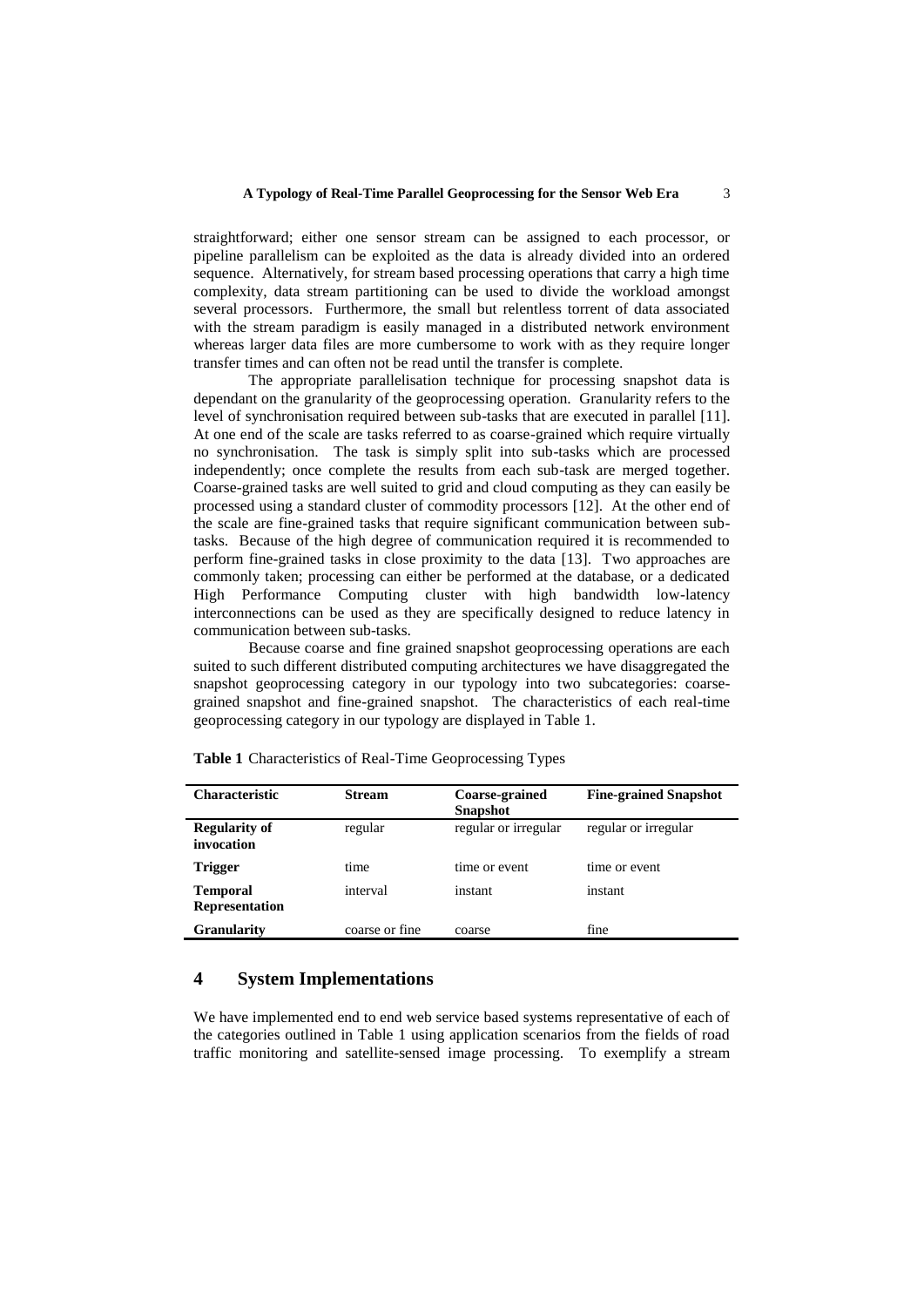#### 4 Aengus McCullough, Stuart Barr, Philip James

geoprocessing system we developed a near real-time map-matching system that determines the road segment a vehicle is travelling on from its GPS derived position and orientation. The system uses a 52 North WPS configured to submit processing jobs to the UK National Grid Service (NGS) infrastructure through an Open Grid Services Architecture compliant endpoint. Map-matching is initiated for each vehicle by sending an *Execute* request to the WPS which invokes the algorithm on an NGS compute node where it runs continuously. The algorithm retrieves live vehicle position and orientation information from a Sensor Observation Service (SOS) and performs matching using road network features obtained from a Web Feature Service.

Another stream geoprocessing system was developed to determine traveltime estimates for road segments throughout a city. This system uses the results produced by the map-matching system, i.e. time-stamped lists of road segment identifiers representing vehicle routes, to update a road network database containing road segment traversal times. Map-matching results were forwarded from an SOS to a Sensor Event Service (SES) which detected each vehicle movement from one road segment to the next, and sent a notification to the database to update the travel-time weighting of the traversed road segment accordingly.

To exemplify fine-grained snapshot geoprocessing we developed a least cost path routing system that uses a road network database containing regularly updated live travel-time information, to determine the fastest route between any two given points in a city's road network. As the shortest path algorithm is fine-grained and not easily sub divisible for parallel processing it was opted to perform this geoprocessing operation close to the data source. Consequently this operation was performed at the database to eliminate the need for costly network data transfers.

We also developed a coarse-grained snapshot geoprocessing system that used Hadoop MapReduce to perform a convolution filter based image processing algorithm on the Amazon Cloud. This geoprocessing operation was found to be easily subdivisible and thus highly suited to grid and cloud processing architectures. The satellite image was subdivided into a set of kernel windows, each of which was sent to a different node to be processed during the map stage. In the reduce stage the outputs from the map stage were merged together to form the resulting output image.

# **5 Discussion and Conclusion**

The implemented systems enabled us to identify some potential improvements to existing OGC specifications with regards to real-time geoprocessing. Firstly, we concluded that the WPS interface requires modification to run stream geoprocessing tasks because in its current state it is assumed that each processing task has a finite lifetime. In order to facilitate the management of continuous compute jobs we modified the WPS interface by adding a *StopExecuting* operation. Secondly, we suggest that the SOS and SES be integrated into a unified interface. We found that latency was introduced by polling the SOS and forwarding observations to the SES. Integration would enable real-time observations to be subjected to push-based filtering and archived for pull-based retrieval simultaneously. Thirdly, we found that